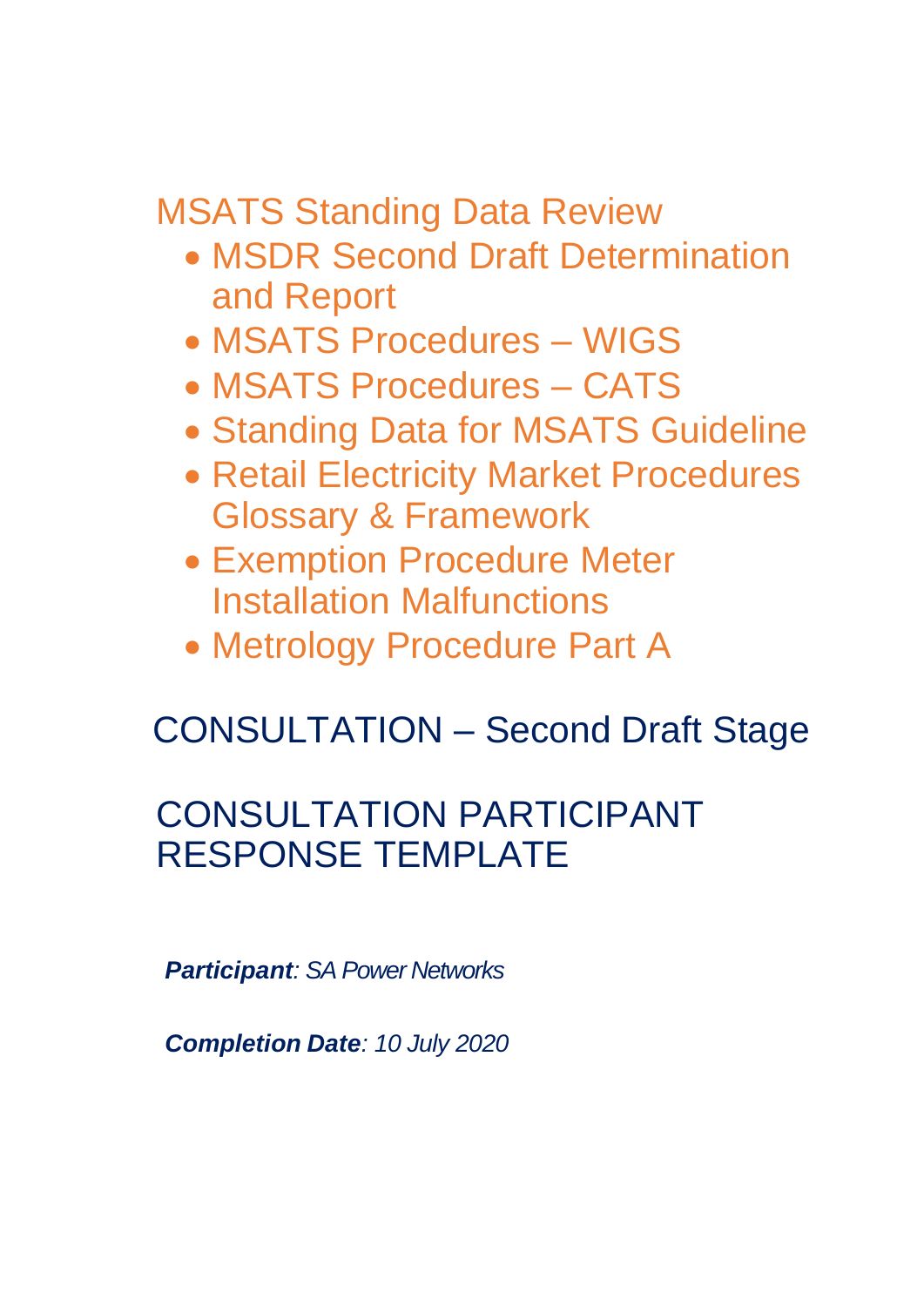## **Table of Contents**

| 8. | Proposed Changes in Retail Electricity Market Procedures - Glossary and Framework11 |  |
|----|-------------------------------------------------------------------------------------|--|
|    |                                                                                     |  |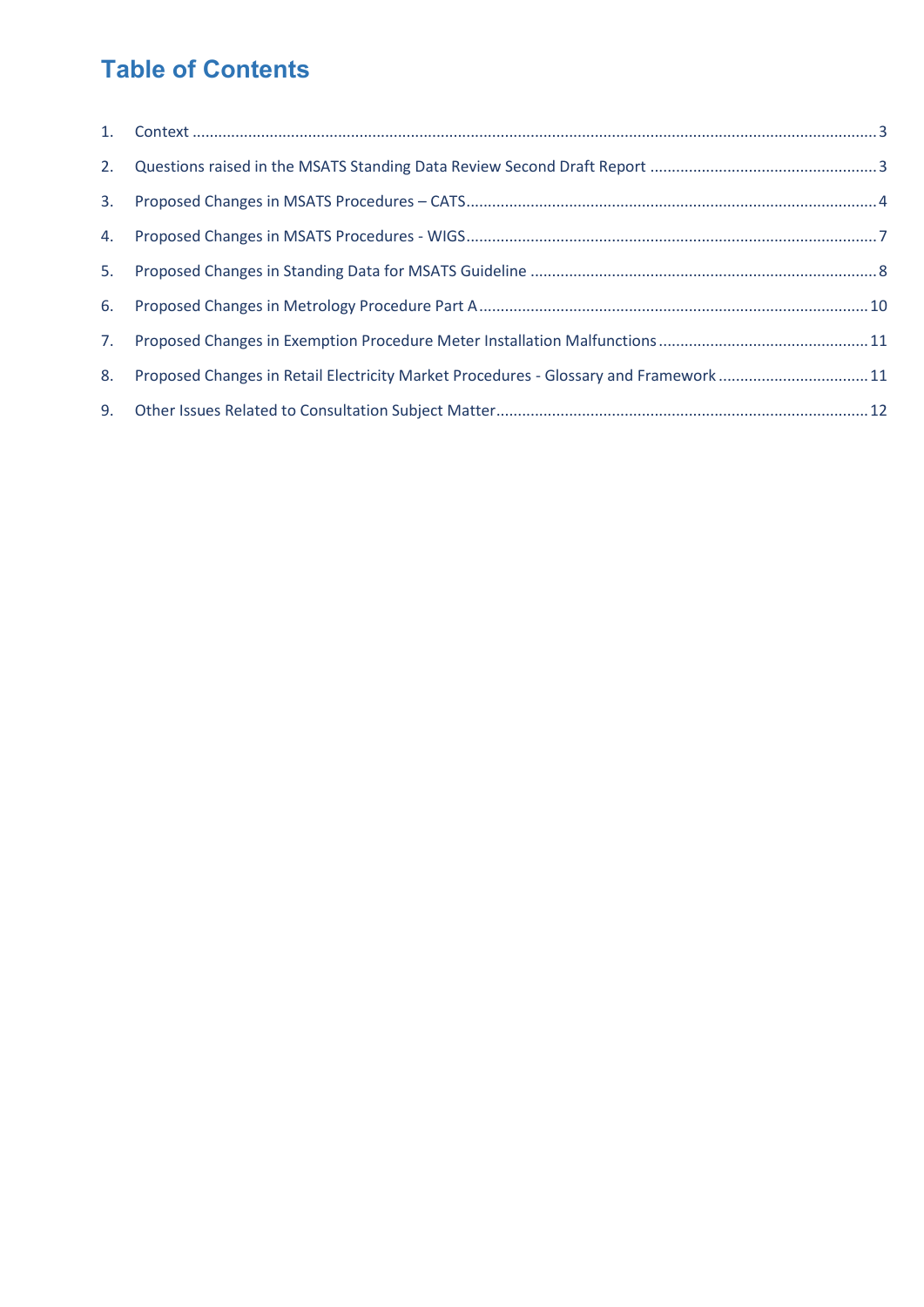### **1. Context**

This template is to assist stakeholders in giving feedback to the questions raised in the Second Draft Report about the proposed changes to the MSATS Standing Data, and to the second draft changes highlighted in **YELLOW** in the change marked versions of the different procedures and guidelines released in the second draft stage of consultation.

#### **2. Questions raised in the MSATS Standing Data Review Second Draft Report**

#### 2.1 Material Issues

<span id="page-2-1"></span><span id="page-2-0"></span>

| Information<br>Category                                       | Question<br>No. | Question                                                                                                                                                                                                                                                                                                                                                                                                                                                                                                         | <b>Participant Comments</b> |
|---------------------------------------------------------------|-----------------|------------------------------------------------------------------------------------------------------------------------------------------------------------------------------------------------------------------------------------------------------------------------------------------------------------------------------------------------------------------------------------------------------------------------------------------------------------------------------------------------------------------|-----------------------------|
| <b>Metering</b><br>Installation<br>Transformer<br>Information |                 | The proposed CT/VT fields values and validations, as listed<br>above, are provided as examples to stimulate feedback from<br>participants. AEMO notes some feedback that options are<br>missing for CT Types, to allow for HV CTs and LV Special<br>CTs. What is the list of values and validations that you need or<br>want for the enumerated list for the various CT/VT fields? (In<br>the absence of any such feedback, the list proposed by AEMO<br>would provide the initial values for the CT/VT fields)? |                             |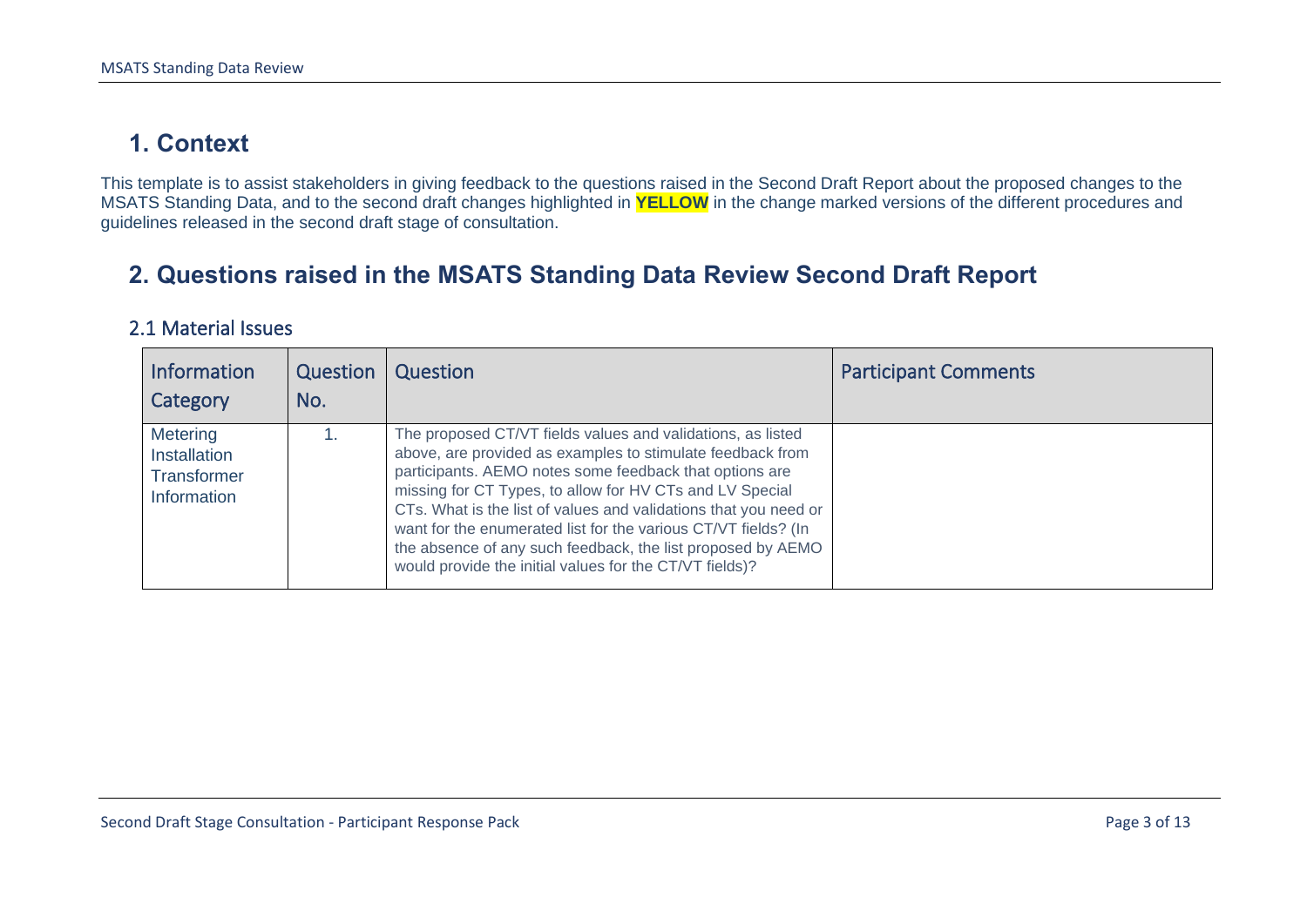#### **3. Proposed Changes in MSATS Procedures – CATS**

<span id="page-3-0"></span>

| <b>Section No/Field Name</b> | <b>Participant Comments</b>                                                                                                                                                                                                                                                                                                                                                                                                                                                                                                                                                                                                                      |
|------------------------------|--------------------------------------------------------------------------------------------------------------------------------------------------------------------------------------------------------------------------------------------------------------------------------------------------------------------------------------------------------------------------------------------------------------------------------------------------------------------------------------------------------------------------------------------------------------------------------------------------------------------------------------------------|
| 2.2(r)                       | See comment in 2.3(r)                                                                                                                                                                                                                                                                                                                                                                                                                                                                                                                                                                                                                            |
| 2.2(s)                       | See comment in 2.3(r)                                                                                                                                                                                                                                                                                                                                                                                                                                                                                                                                                                                                                            |
| 2.3(r)                       | SA Power Networks do not support the 2 Business Day obligation.<br>There is no urgency linked to the Shared Fuse Arrangement information being published and<br>therefore all timeframes stated in all clauses should be changed from 2 Business Days to 5<br>Business Days. Processing of this information is likely to be manual for many businesses and the<br>timeframe being extended to 5 Business Days will provide businesses with space required to<br>efficiently process the information.<br>5 Business Days should be reflected in the following clauses:<br>2.2 $(r)$ and $(s)$<br>2.3 $(r)$ and $(s)$ and $(t)$<br>2.6 (k) and (l) |
| 2.3(s)                       | See comment in 2.3(r)<br>Additionally, SA Power Networks is unclear what benefit the flag value of "I" will provided to the<br>industry and therefore request this clause 2.3 (s) be removed entirely.                                                                                                                                                                                                                                                                                                                                                                                                                                           |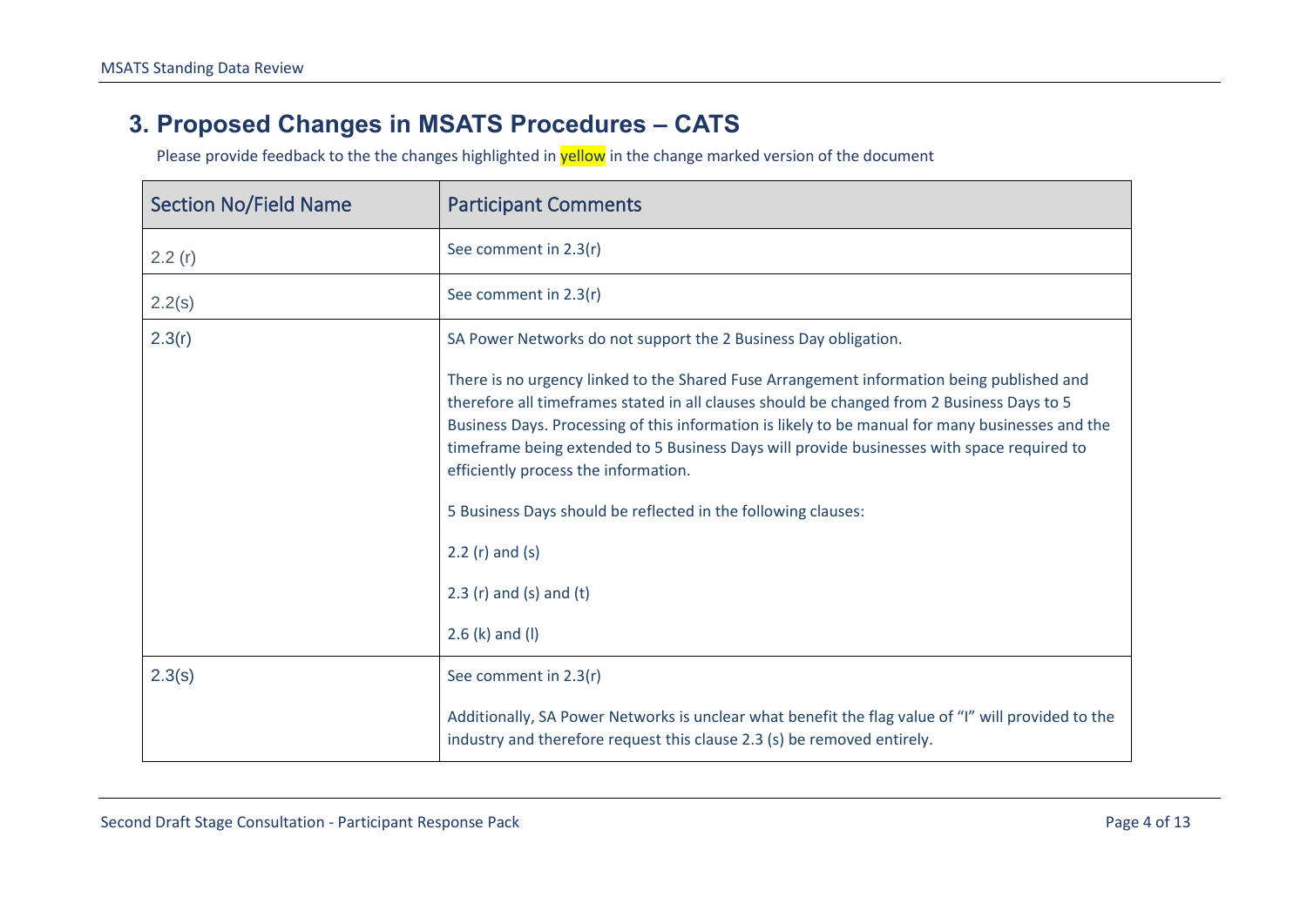| <b>Section No/Field Name</b> | <b>Participant Comments</b>                                                                                                                                                                                                                                                                                                                                                                                                                                                     |
|------------------------------|---------------------------------------------------------------------------------------------------------------------------------------------------------------------------------------------------------------------------------------------------------------------------------------------------------------------------------------------------------------------------------------------------------------------------------------------------------------------------------|
|                              | The information captured about Shared Fuse arrangements should be kept simple - adding an<br>additional flag value adds complexity and provides room for errors (both in system records and<br>business interpretation). Users of the field only need to understand 2 things - the NMI is either<br>impacted by a Shared Isolation scenario (therefore the value of "Y" provides this information) or<br>it is not impacted (therefore value of "N" provides this information). |
| 2.3(t)                       | See comment in 2.3(r)                                                                                                                                                                                                                                                                                                                                                                                                                                                           |
| 2.6(k)                       | See comment in 2.3(r)                                                                                                                                                                                                                                                                                                                                                                                                                                                           |
| 2.6(l)                       | See comment in 2.3(r)                                                                                                                                                                                                                                                                                                                                                                                                                                                           |
| 2.9(k)                       |                                                                                                                                                                                                                                                                                                                                                                                                                                                                                 |
| 9.3.4(c)                     |                                                                                                                                                                                                                                                                                                                                                                                                                                                                                 |
| 9.3.4(e)                     |                                                                                                                                                                                                                                                                                                                                                                                                                                                                                 |
| 9.4.4(c)                     |                                                                                                                                                                                                                                                                                                                                                                                                                                                                                 |
| 9.4.4(d)                     |                                                                                                                                                                                                                                                                                                                                                                                                                                                                                 |
| 10.1.4(c)                    |                                                                                                                                                                                                                                                                                                                                                                                                                                                                                 |
| 10.1.4(e)                    |                                                                                                                                                                                                                                                                                                                                                                                                                                                                                 |
| 10.2.4(g)                    |                                                                                                                                                                                                                                                                                                                                                                                                                                                                                 |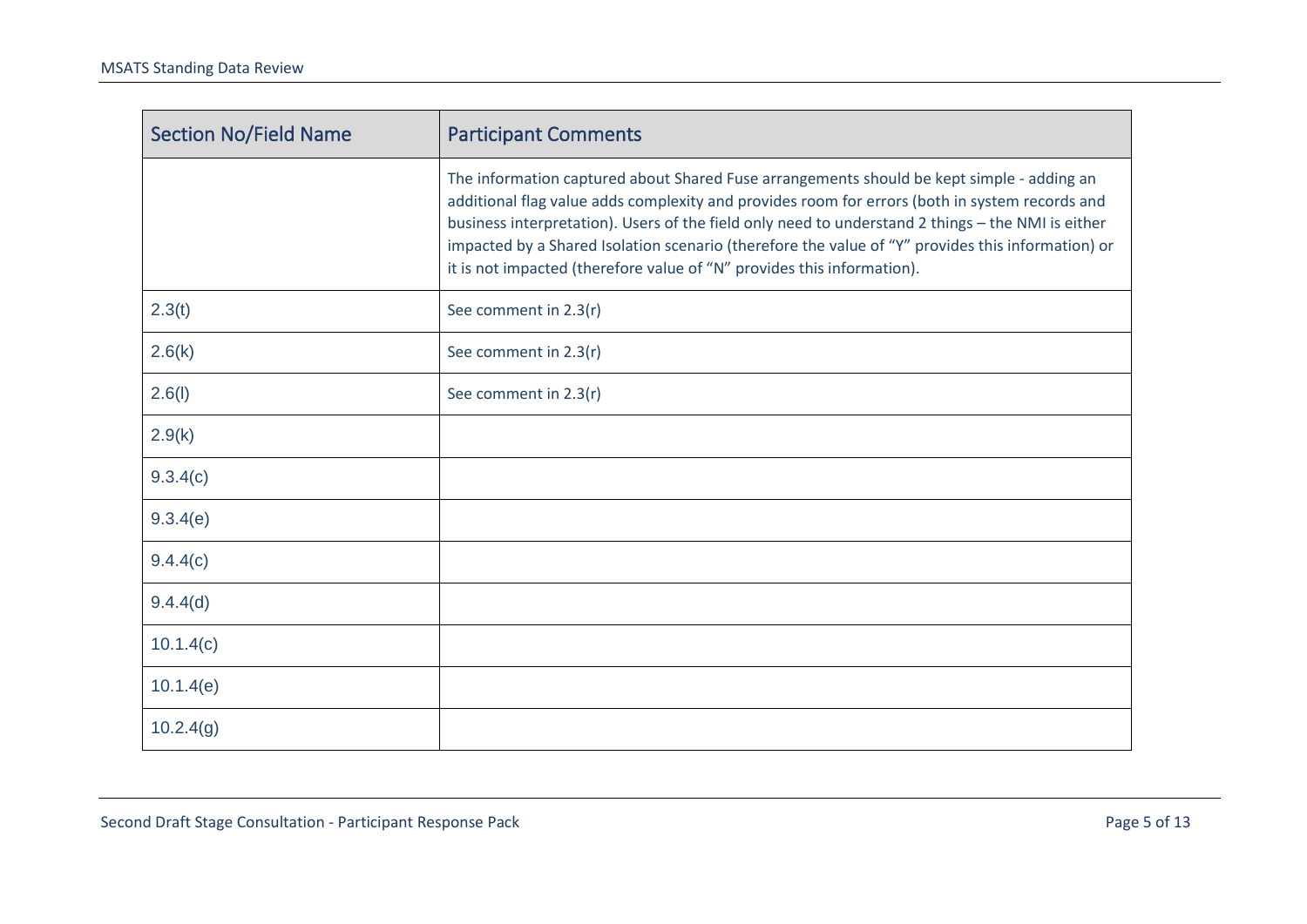| Section No/Field Name | <b>Participant Comments</b> |
|-----------------------|-----------------------------|
| 10.3.4(h)             |                             |
| 10.4.4(g)             |                             |
| 10.5.4(g)             |                             |
| 15.1.4(f)             |                             |
| Table 16-C            |                             |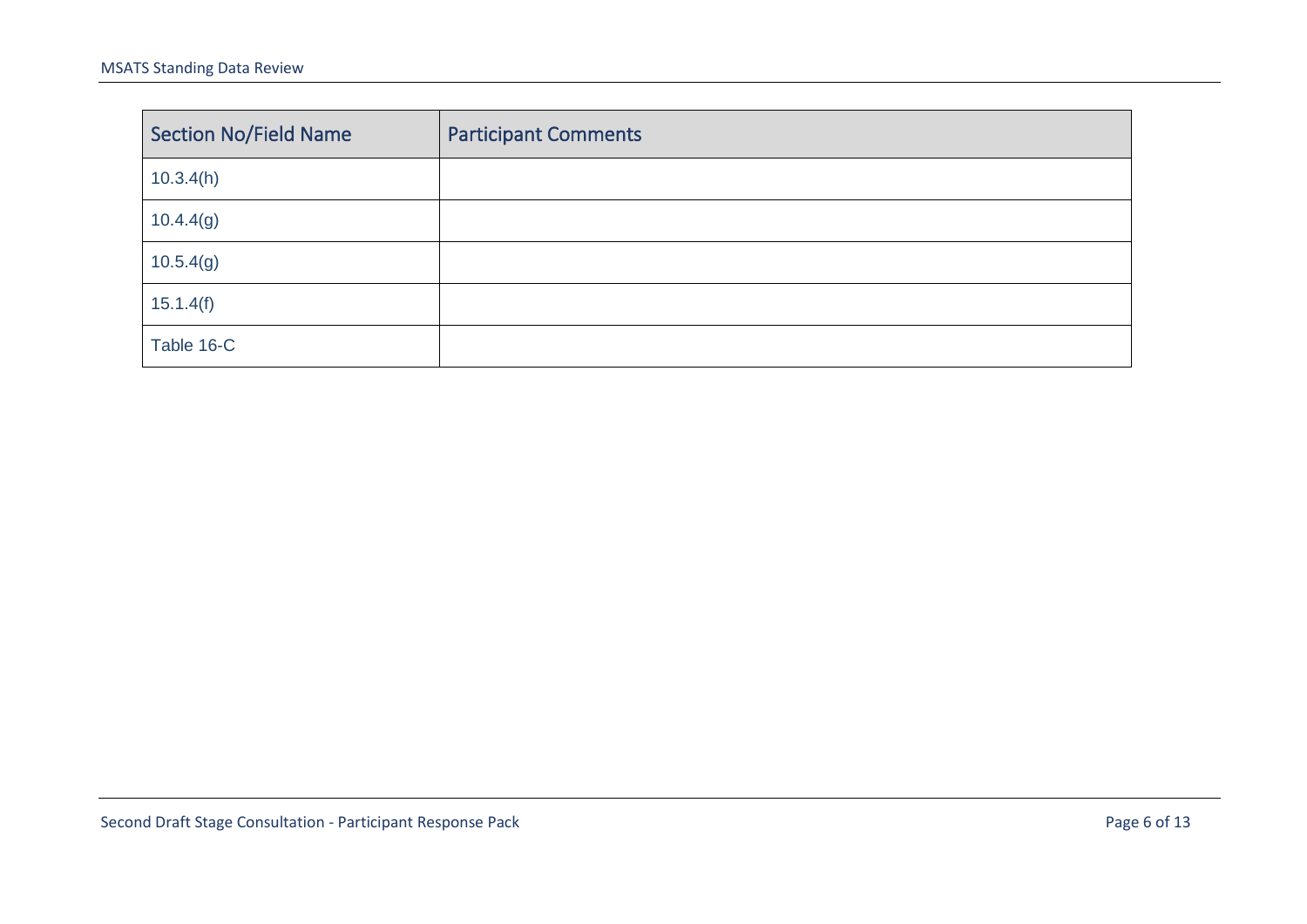#### **4. Proposed Changes in MSATS Procedures - WIGS**

<span id="page-6-0"></span>

| <b>Section No/Field Name</b> | <b>Participant Comments</b> |
|------------------------------|-----------------------------|
| 4.3.4(c)                     |                             |
| 4.3.4(h)                     |                             |
| 5.2.4(c)                     |                             |
| 5.2.4(d)                     |                             |
| 5.3.4(f)                     |                             |
| 5.4.4(f)                     |                             |
| 9.1.4(b)(iii)                |                             |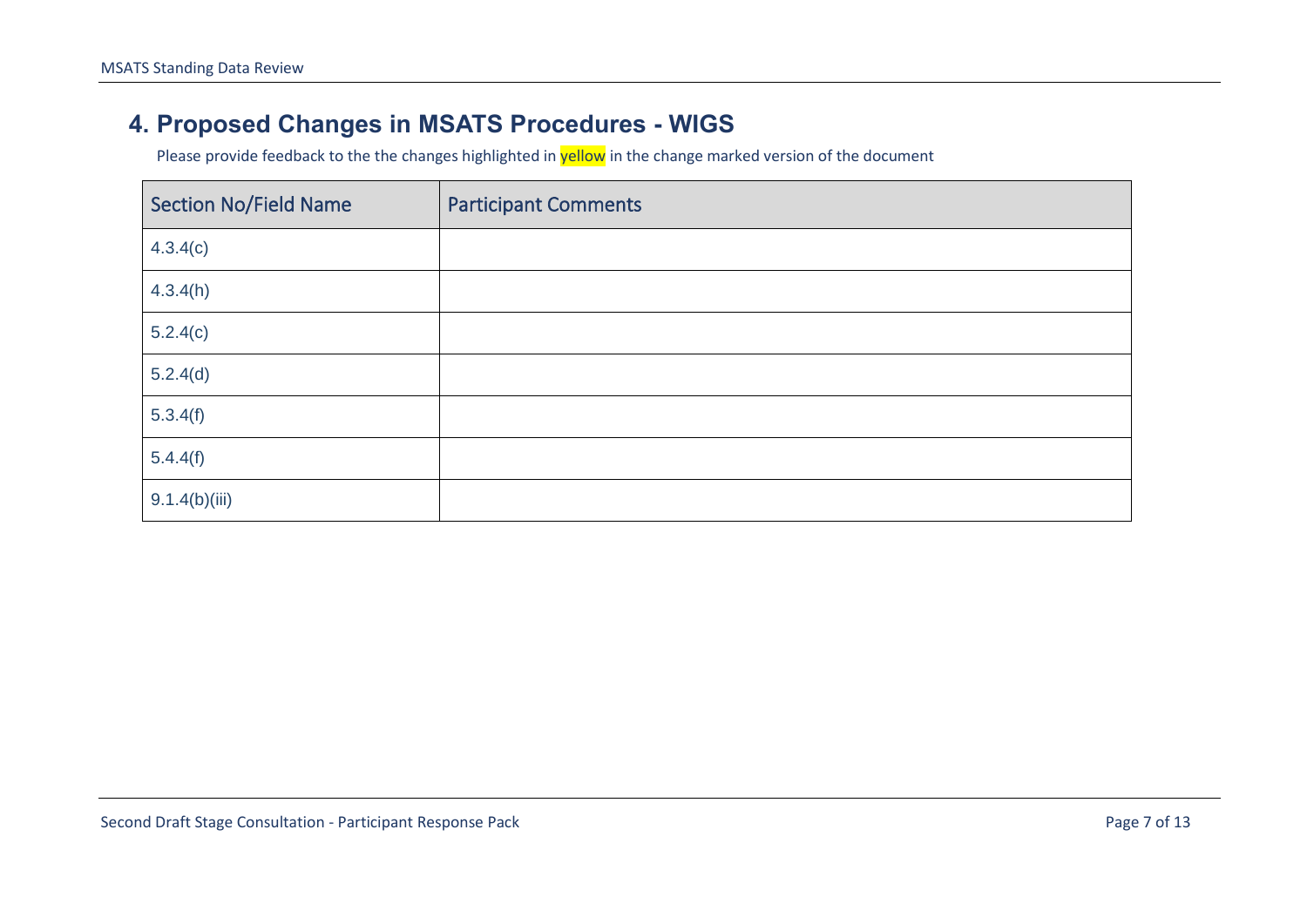#### <span id="page-7-0"></span>**5. Proposed Changes in Standing Data for MSATS Guideline**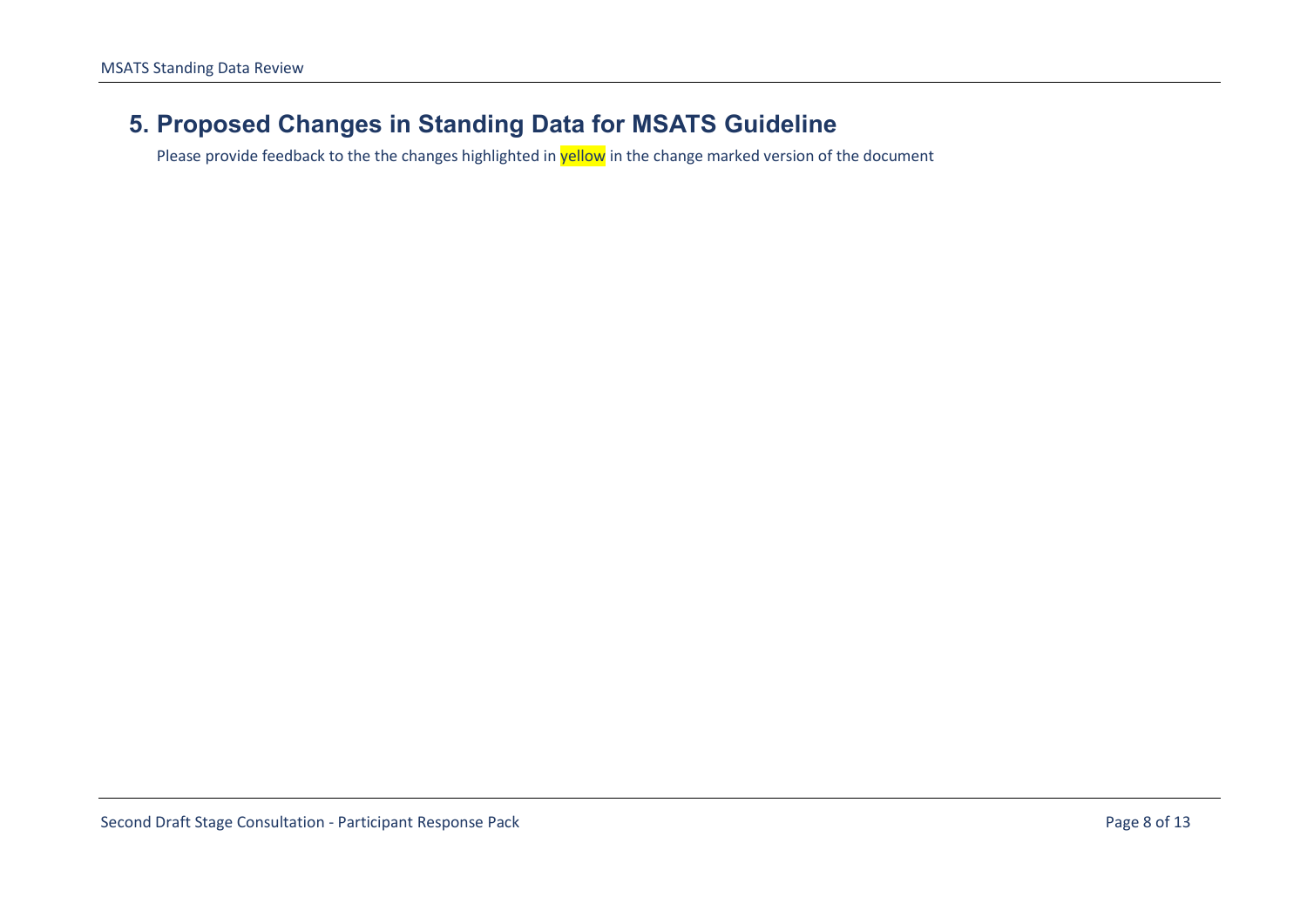| <b>Section No/Field Name</b>        | <b>Participant Comments</b>                                                                                                                                                                                                                                                                                                                                                                                                                                                     |
|-------------------------------------|---------------------------------------------------------------------------------------------------------------------------------------------------------------------------------------------------------------------------------------------------------------------------------------------------------------------------------------------------------------------------------------------------------------------------------------------------------------------------------|
| Table 3<br>CATS_METER_REGISTER      |                                                                                                                                                                                                                                                                                                                                                                                                                                                                                 |
| Table 6 CATS_NMI_DATA               | <b>Shared Isolation Point Flag</b>                                                                                                                                                                                                                                                                                                                                                                                                                                              |
|                                     | SA Power Networks is unclear what benefit the flag value of "I" will provided to the industry and<br>therefore request this value be removed.                                                                                                                                                                                                                                                                                                                                   |
|                                     | The information captured about Shared Fuse arrangements should be kept simple - adding an<br>additional flag value adds complexity and provides room for errors (both in system records and<br>business interpretation). Users of the field only need to understand 2 things - the NMI is either<br>impacted by a Shared Isolation scenario (therefore the value of "Y" provides this information) or<br>it is not impacted (therefore value of "N" provides this information). |
| Table 8<br>CATS_REGISTER_IDENTIFIER |                                                                                                                                                                                                                                                                                                                                                                                                                                                                                 |
| Table 15 Valid Meter Use Codes      |                                                                                                                                                                                                                                                                                                                                                                                                                                                                                 |
| Table 16 Valid Time of Day Codes    |                                                                                                                                                                                                                                                                                                                                                                                                                                                                                 |
| Section 13                          |                                                                                                                                                                                                                                                                                                                                                                                                                                                                                 |
| Table 43 CATS_Meter_Register        |                                                                                                                                                                                                                                                                                                                                                                                                                                                                                 |
| Table 46 CATS_NMI_Data              |                                                                                                                                                                                                                                                                                                                                                                                                                                                                                 |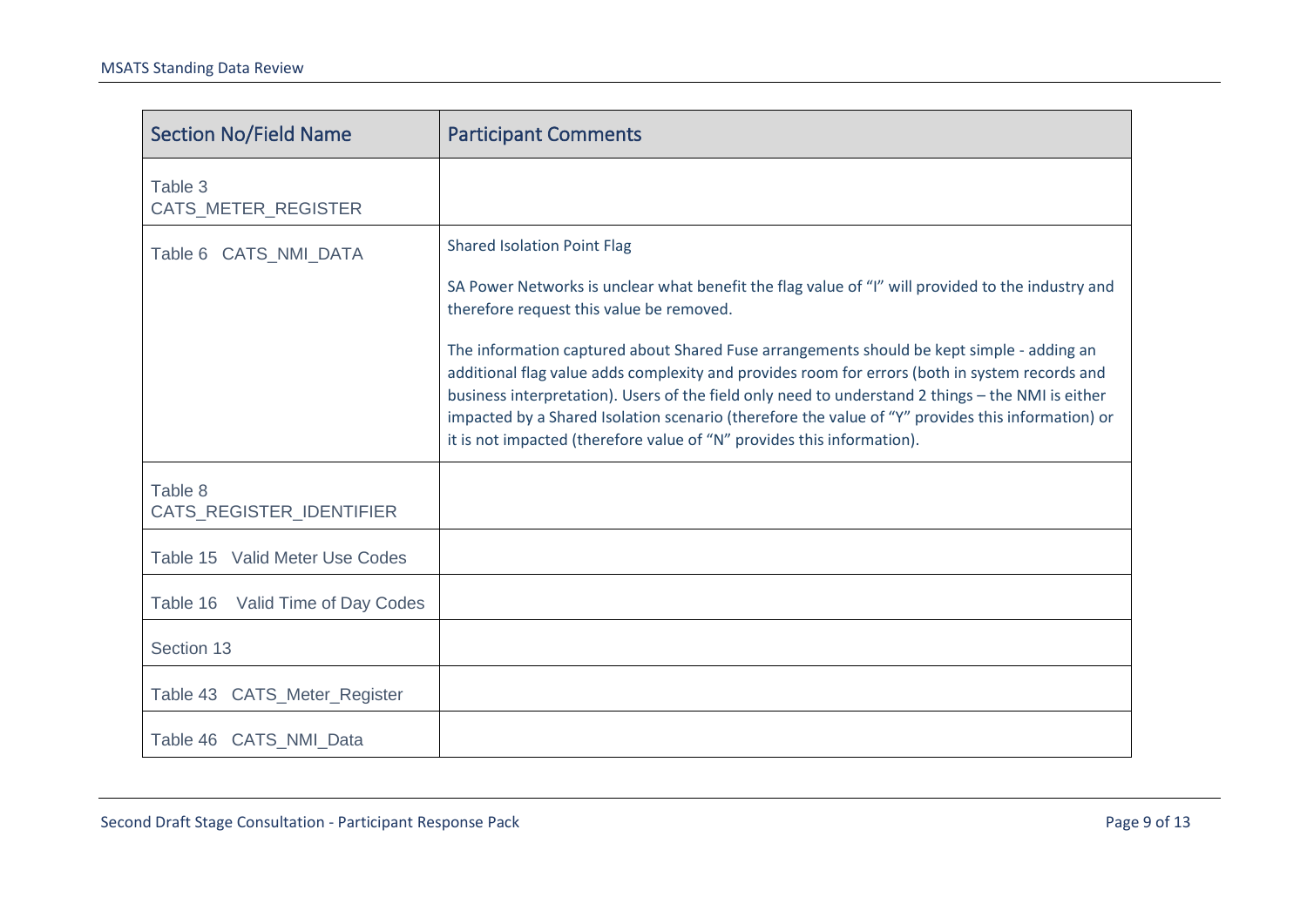| Section No/Field Name        | <b>Participant Comments</b> |
|------------------------------|-----------------------------|
| Table 49 CATS_Meter_Register |                             |
| Table 52 CATS_NMI_Data       |                             |

### **6. Proposed Changes in Metrology Procedure Part A**

<span id="page-9-0"></span>

| <b>Section No/Field Name</b>                     | <b>Participant Comments</b>                                                                                                                                                                                                                                                                    |
|--------------------------------------------------|------------------------------------------------------------------------------------------------------------------------------------------------------------------------------------------------------------------------------------------------------------------------------------------------|
| <b>SHARED FUSE</b><br>14.<br><b>ARRANGEMENTS</b> | SA Power Networks do not support the current wording and suggest the following changes to<br>14(a) - noting that the final AEMC rules only place an obligation on distributors to record the<br>shared fusing information as soon as practicable.                                              |
|                                                  | Suggested wording -<br>14(a) - Local Network Service Providers (LNSPs) must record, and maintain Shared Fuse<br>Arrangements through the Shared Isolation Point Flag in MSATS where the connection point has<br>been identified as impacted, as specified in the NER and the MSATS Procedures. |
|                                                  | $14(d)$ – diagram changes -                                                                                                                                                                                                                                                                    |
|                                                  | Diagrams 2 & 3 - these diagrams should be updated to remove this value from examples (as per<br>comments made regarding the flag value of "I").                                                                                                                                                |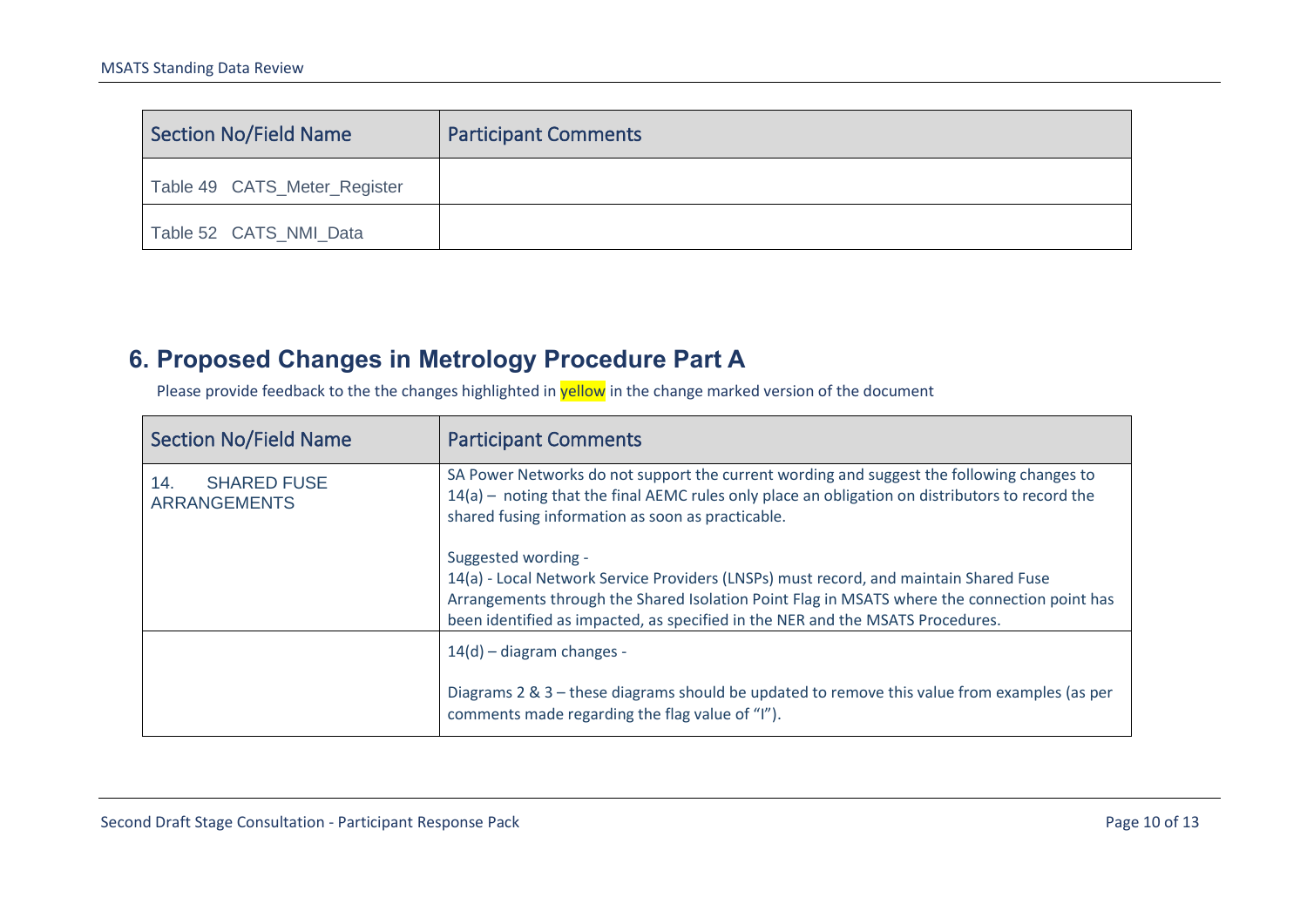| Section No/Field Name | <b>Participant Comments</b>                                                                             |
|-----------------------|---------------------------------------------------------------------------------------------------------|
|                       | Diagram 4 - Meter 1 should still show an isolation point between the smart meter box and arrow<br>head. |
|                       |                                                                                                         |

#### **7. Proposed Changes in Exemption Procedure Meter Installation Malfunctions**

Please provide feedback to the the changes highlighted in **yellow** in the change marked version of the document

| <b>Section No/Field Name</b> | <b>Participant Comments</b> |
|------------------------------|-----------------------------|
| 1.1                          |                             |
| 2.2                          |                             |
| Appendix A                   |                             |
| Appendix B                   |                             |
|                              |                             |

#### <span id="page-10-1"></span><span id="page-10-0"></span>**8. Proposed Changes in Retail Electricity Market Procedures - Glossary and Framework**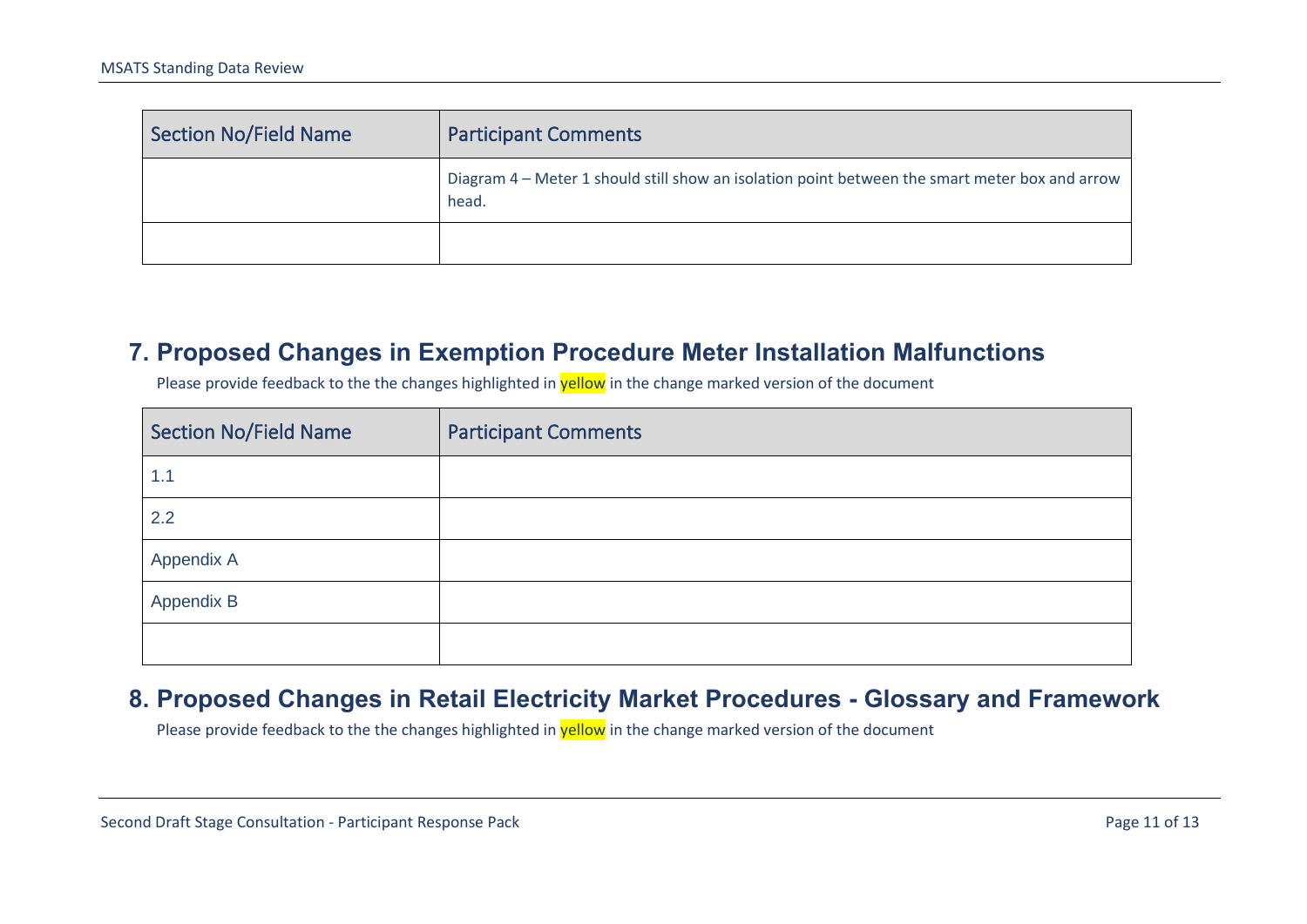| <b>Section No/Field Name</b>   | <b>Participant Comments</b> |
|--------------------------------|-----------------------------|
| 5. GLOSSARY                    |                             |
| <b>Shared Fuse Arrangement</b> |                             |
|                                |                             |
|                                |                             |
|                                |                             |
|                                |                             |

### **9. Other Issues Related to Consultation Subject Matter**

<span id="page-11-0"></span>

| <b>Heading</b>               | <b>Participant Comments</b>                                                                                                                                                               |
|------------------------------|-------------------------------------------------------------------------------------------------------------------------------------------------------------------------------------------|
| <b>Transition Timeframes</b> | Where final changes result in data being required to be provided to MSATS by participants, a<br>minimum of 12 months (or longer timeframe if agreed with AEMO) should be provide from the |